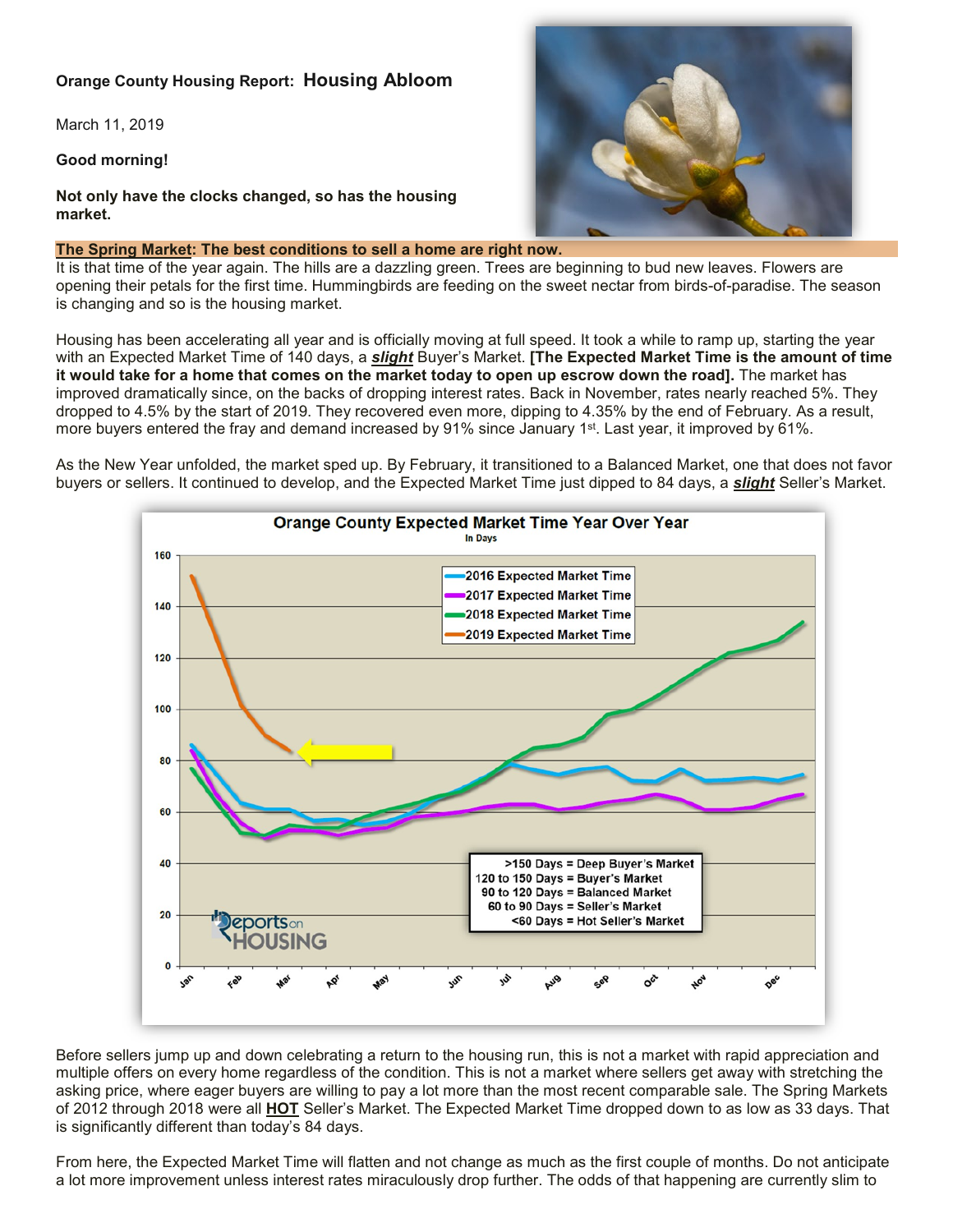none. Today's lower interest rates are a gift to prospective buyers. For buyers who are looking at obtaining a \$750,000 mortgage, their payment has dropped from a height of \$4,026 last November to \$3,734 today, a drop of \$292 per month, or \$3,504 per year.

|                                  | 1/11/2018 | <b>Current Rates</b> | 1/3/2019 | 12/6/2018 | 11/15/2018 | 2007 - Prior to<br><b>Recession</b> |
|----------------------------------|-----------|----------------------|----------|-----------|------------|-------------------------------------|
| <b>Mortgage</b><br><b>Amount</b> | 4%        | 4.35%                | 4.5%     | 4.75%     | 5%         | 6.35%                               |
| \$500,000                        | \$2,387   | \$2,489              | \$2,533  | \$2,608   | \$2,684    | \$3,111                             |
| \$750,000                        | \$3,581   | \$3,734              | \$3,800  | \$3,912   | \$4,026    | \$4,667                             |
| \$1,000,000                      | \$4,774   | \$4,978              | \$5,066  | \$5,216   | \$5,368    | \$6,222                             |

Today's housing market is exceptionally interest rate sensitive. Lower rates produce much higher demand, which is where the market is today. Higher rates slow demand. Buyers are enjoying much more favorable rates right now because of a perceived global slowdown, the trade war, uncertainty, and Wall Street volatility. But, that can change on a dime. If the trade war were to end, the stock market could get an enormous boost and interest rates would rise.

**Advice to Sellers: approach pricing your home with extreme caution**. Overpriced homes will sit without success. Currently, there are plenty of homes in every price range that have been sitting for quite some time already. It all boils down to pricing carefully based upon comparable pending and recent closed sales, condition, upgrades, and location. Buyers today want a home to be turnkey and ready to go. Homes with deferred maintenance, or a lack of upgrades, or a poor location, must be priced accordingly. The **SLIGHT** Seller's Market means that sellers are able to call more of the shots during negotiations; yet, prices are not appreciating much at all right now.

**Active Inventory**: *In the past couple of weeks, the active inventory increased by 1%.*

In the past two weeks, the active listing inventory increased by 72 homes, up 1%, and now totals 6,366. It is not rising that rapidly because demand has increased tremendously this year while the number of homeowners opting to sell is a bit subdued. So far this year, 4% fewer homeowners have opted to sell compared to 2018. The wet weather may have something to do with this recent trend. Only time will tell.

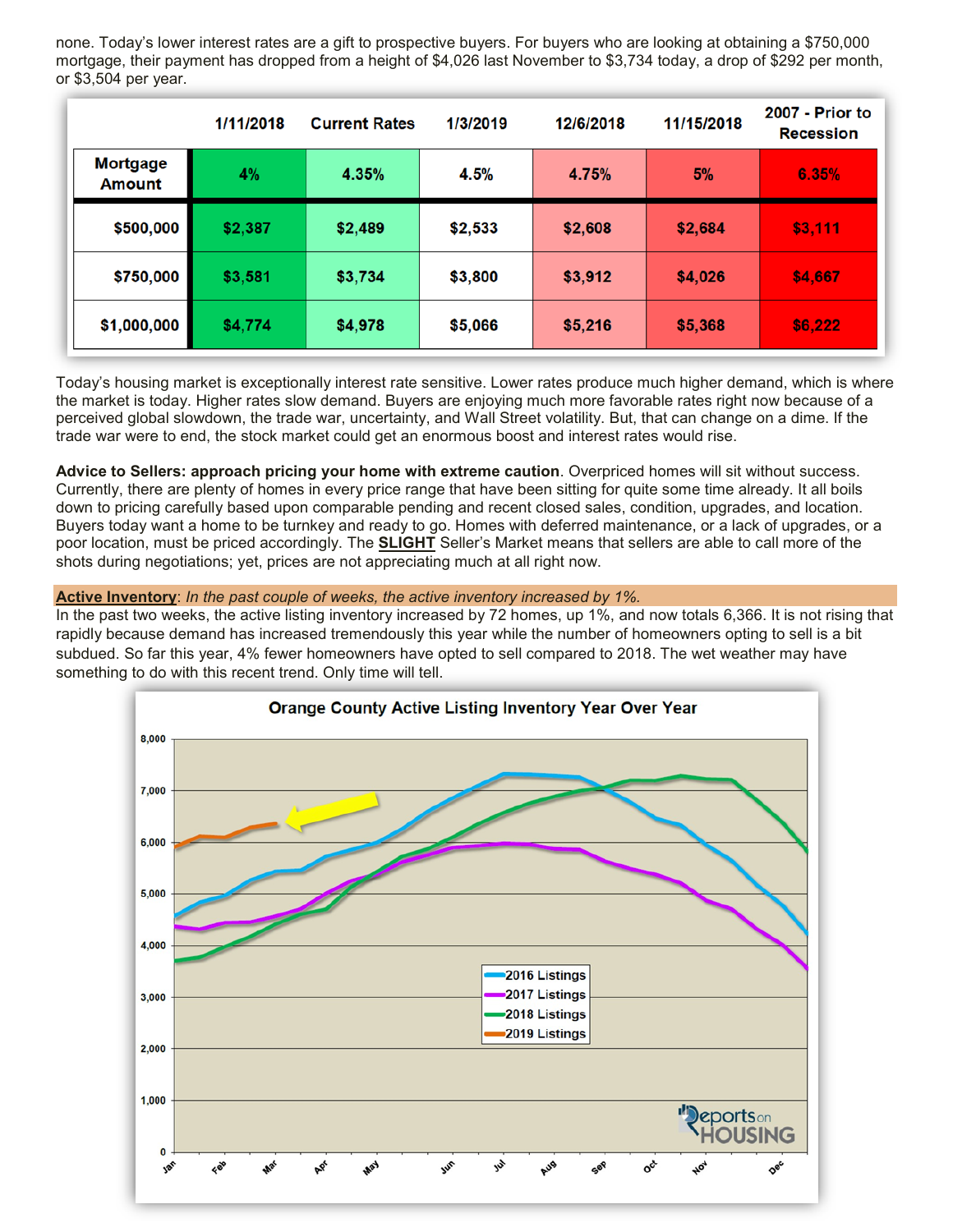From here, expect the inventory to slowly rise until it starts picking up momentum at the end of this month. It will then increase at a higher rate with a lot more homeowners deciding to sell as housing rolls deeper into the Spring Market.

Last year at this time there were 4,420 homes on the market. That means that there are **44% more homes available today**. This is the highest level of homes on the market for this time of the year since 2012.

#### **Demand:** *In the past couple of weeks, demand increased by 9%.*

Demand, the number of new pending sales over the prior month, continued its rapid rise, increasing by 184 pending sales in the past two weeks, and now totals 2,272. The retreat in interest rates this year has helped demand considerably. Expect demand to continue to slowly rise before peaking sometime in May. From there, demand will slowly diminish through the rest of the Spring and Summer Markets.

Even with the strong increase in demand, it is important to note that the current demand reading continues to be the lowest for this time of the year since 2008. Expect persistent muted demand compared to recent years.

Last year at this time, there were 145 additional pending sales, 6% more than today.

The current Expected Market Time dropped from 90 days to 84 days in the past two weeks, a slight Seller's Market. It is still the highest reading for this time of the year since 2011. Last year, the Expected Market Time was at 55 days, a HOT Seller's Market.

#### **Luxury End:** *Luxury demand soared by 22%.*

In the past two-weeks, demand for homes above \$1.25 million increased by 62 pending sales, a 22% increase, and now totals 346, its highest level since the end of June 2018. The luxury home inventory increased by 77 homes and now totals 2,014, a 4% increase. The overall expected market time for homes priced above \$1.25 million dropped from 205 days to 175 over the past two-weeks, a considerable improvement.

Year over year, luxury demand is **up** by 3 pending sales, or 1%, and the active luxury listing inventory is up by an additional 310 homes, or 18%. There is a lot more seller competition so far this year. The expected market time last year was at 149 days, better than today.

For homes priced between \$1.25 million and \$1.5 million, in the past two-weeks, the expected market time decreased from 132 to 95 days. For homes priced between \$1.5 million and \$2 million, the expected market time decreased from 173 to 140 days. For homes priced between \$2 million and \$4 million, the expected market time increased from 234 to 245 days. For homes priced above \$4 million, the expected market time increased from 573 to 650 days. At 650 days, a seller would be looking at placing their home into escrow around the **middle of December 2020**.

|                       | <b>Expected</b>    | <b>Share of Housing</b> | Share of              |                  |
|-----------------------|--------------------|-------------------------|-----------------------|------------------|
|                       | <b>Market Time</b> | <b>Inventory</b>        | <b>Current Demand</b> | <b>Last Year</b> |
| O.C. \$0-\$750k       | 65 Days            | 42%                     | 54%                   | 33 Days          |
| O.C. \$750k-\$1m      | 63 Days            | 17%                     | 23%                   | 43 Days          |
| O.C. \$1m-\$1.25m     | 102 Days           | 9%                      | 7%                    | 82 Days          |
| $ O.C. $1.25m-$1.5m$  | 95 Days            | 7%                      | 6%                    | 78 Days          |
| O.C. \$1.5m-\$2m      | 140 Days           | 8%                      | 5%                    | 149 Days         |
| <b>O.C. \$2m-\$4m</b> | 245 Days           | 11%                     | 4%                    | 193 Days         |
| $0.C. $4m+$           | 650 Days           | 6%                      | $1\%$                 | 338 Days         |
| Peports on<br>HOUSING |                    |                         |                       |                  |

## **Orange County Housing Market Summary:**

- The active listing inventory increased by 72 homes in the past two weeks, up 1%, and now totals 6,366. Last year, there were 4,420 homes on the market, 1,946 fewer than today. There are 44% more homes than last year.
- So far this year, 4% fewer homes came on the market below \$500,000 compared to 2018, and there were 15% fewer closed sales. Fewer and fewer homes and condominiums are now priced below \$500,000. This price range is continuing to vanish.